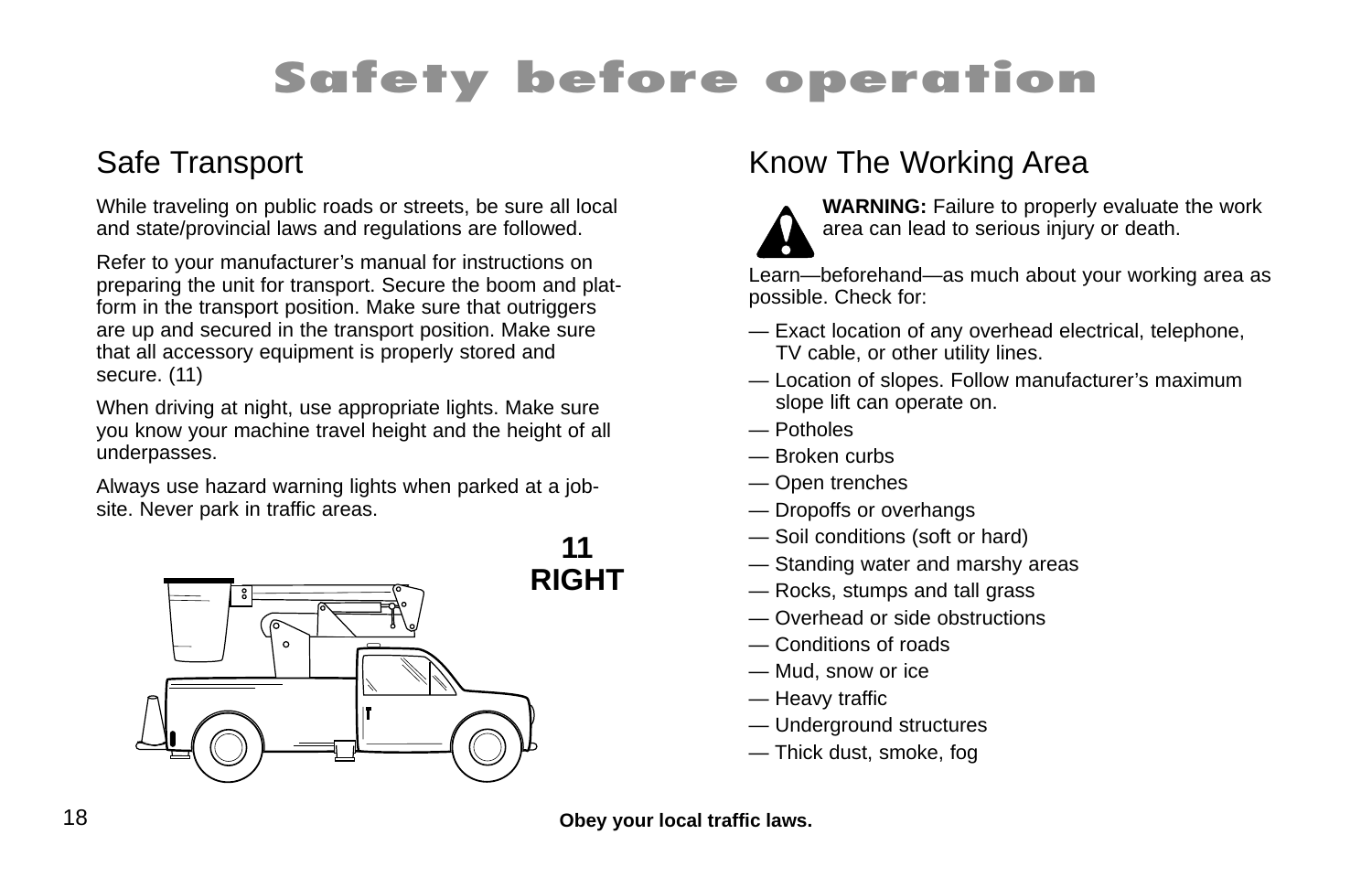# **Safety before operation**



**DANGER:** Never approach any power line with any part of your machine unless all local, State/Provincial, company work rules and Federal (OSHA) required safety precautions have been taken. Use extreme caution; serious injury or death will result with contact from any power line.



**DANGER:** DO NOT maneuver machine or personnel inside PROHIBITED ZONE. (12) Allow for sway, drift, and platform movement in calculating safe distances.

ASSUME all electrical parts and wiring are ENERGIZED unless known otherwise.

Always follow State/Provincial, company work rules and Federal (OSHA) standards.

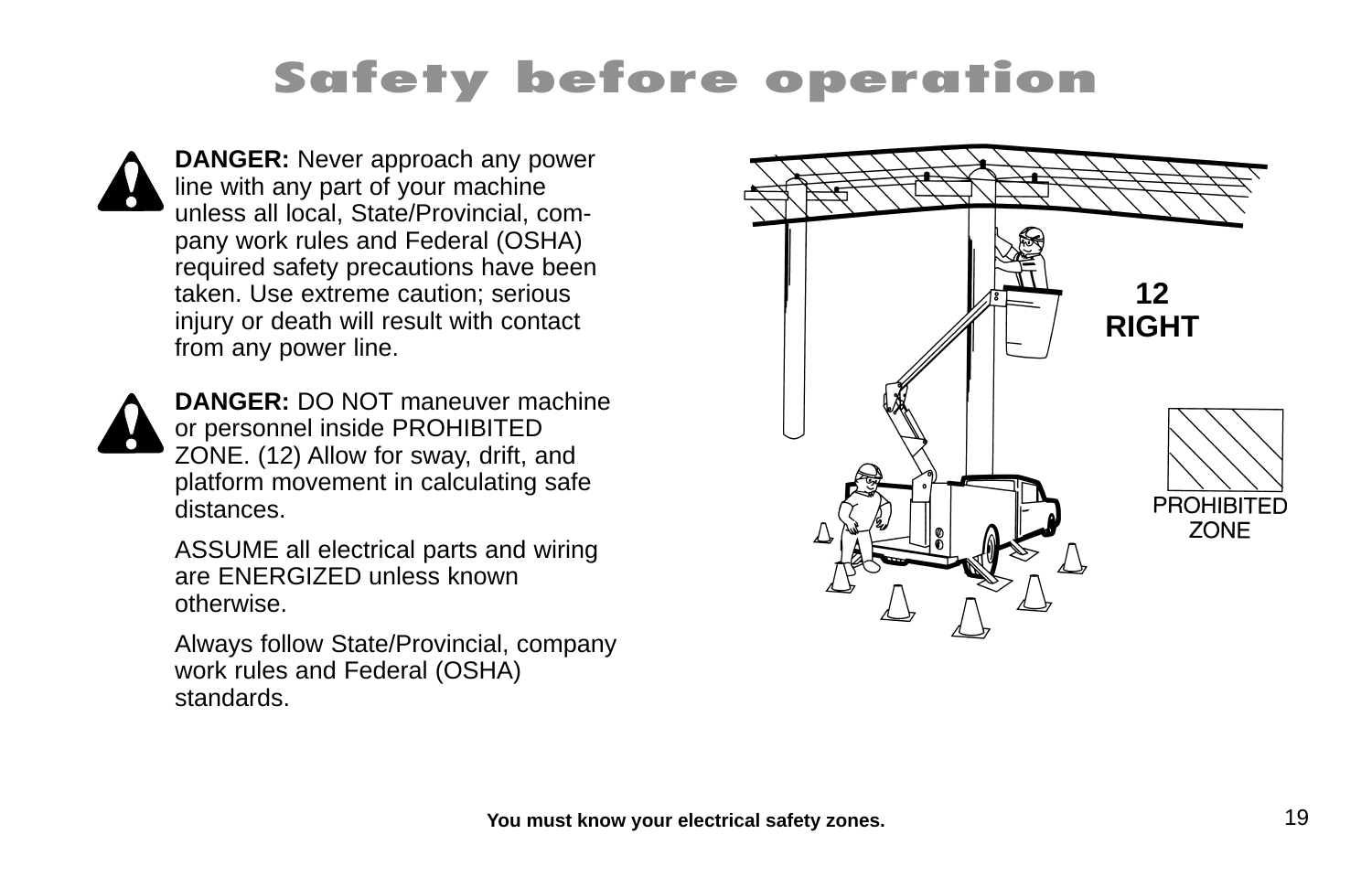# **Safety before operation**

#### Before Starting

Before starting, walk around the equipment. Make sure no one is under, on or close to the unit. Let other workers or bystanders know you are starting up. Don't start until everyone is clear of the unit. (13)

When operating an aerial device inside a building, know what clearances you will encounter—overhead, doorway, aisles, etc.; also the weight limitations of floors and ramps. Make sure there is sufficient ventilation for inside operation.



#### Position Unit For Operation

- 1. Position vehicle on the most level ground, but the equipment must not be operated on an incline greater than as permitted in the manufacturer's operations manual. If on an incline, position the vehicle so that the platform would be operated on the upgrade side in a stable position.
- 2. Set the brakes.
- 3. Use wheel chocks (both sides).
- 4. Engage power source.
- 5. Set the outriggers (if so equipped). Use outrigger pads if ground is soft. Level the vehicle as much as possible, but observe manufacturer's maximum ground slope.
- 6. Spot your vehicle as close to the work as possible to minimize reach, but be sure there are no obstructions to prevent safe and proper lift and rotation.
- 7. Make sure the vehicle is stable.